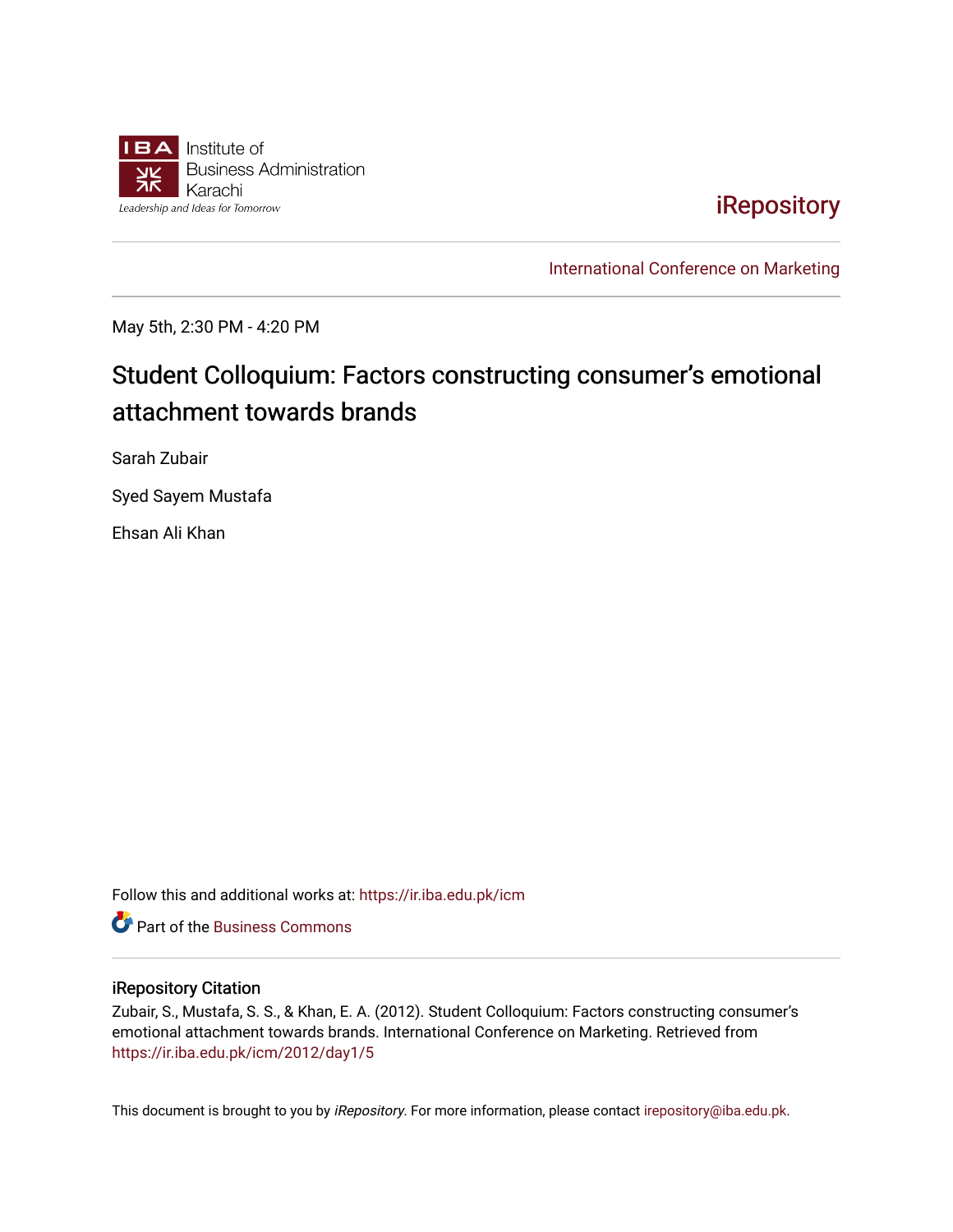### **Factors constructing Consumer's Emotional Attachment towards Brands**

Sarah Zubair, Syed Sayem Mustafa, Ehsan Ali Khan

#### **Purpose**

Previous studies have talked about how a consumer attaches himself emotionally with a particular brand. There were a number of factors identified by the various studies conducted in west. In this study we examined the effect of Affection, Passion, Connection, Irreplaceablity, Indispensability and Self- Extension as the factors that lead to the emotional attachment of the consumer towards brands. The main purpose of the study was to replicate the similar model here to find out a) Does a consumer attaches himself emotionally with a brand in Pakistan and b) Are the factors identified in the research have any correlation between them?

#### **Design Methodology**

The research was done in two different stages which are discussed below: i) Desk Research, and ii) Surveys.

To better understand the topic various studies were skimmed among which Consumer-Product Attachment: Measurement and Design Implications by Hendrik N. J. Schifferstein and Elly P. H. Zwartkruis-Pelgrim and Measuring the love feeling to a brand with interpersonal love items by Noel Albert were of most significance. This also helped us in designing the questionnaire for focus group and as well as for the survey. The conceptual model was also developed in accordance with these studies.

After focus groups a proper questionnaire was formulated keeping in view the insights gained from the respondents. Then a survey was conducted in Karachi including people from different fields of interest. We distributed One hundred and Twenty five questionnaires throughout, however due to non-response error and missing responses, the total number of questionnaires used in the research was cut down to One hundred and two.

#### **Findings**

From the research the findings were somewhat different and unique as compared to the previous studies. It was found out that a) A mean of 3.28 indicates that a consumer does attach himself emotionally with a brand. However the number is not significant enough to come to a definite conclusion, b) The factor that most influences the consumer in emotionally attaching himself towards a brand is connection, however, its significance level